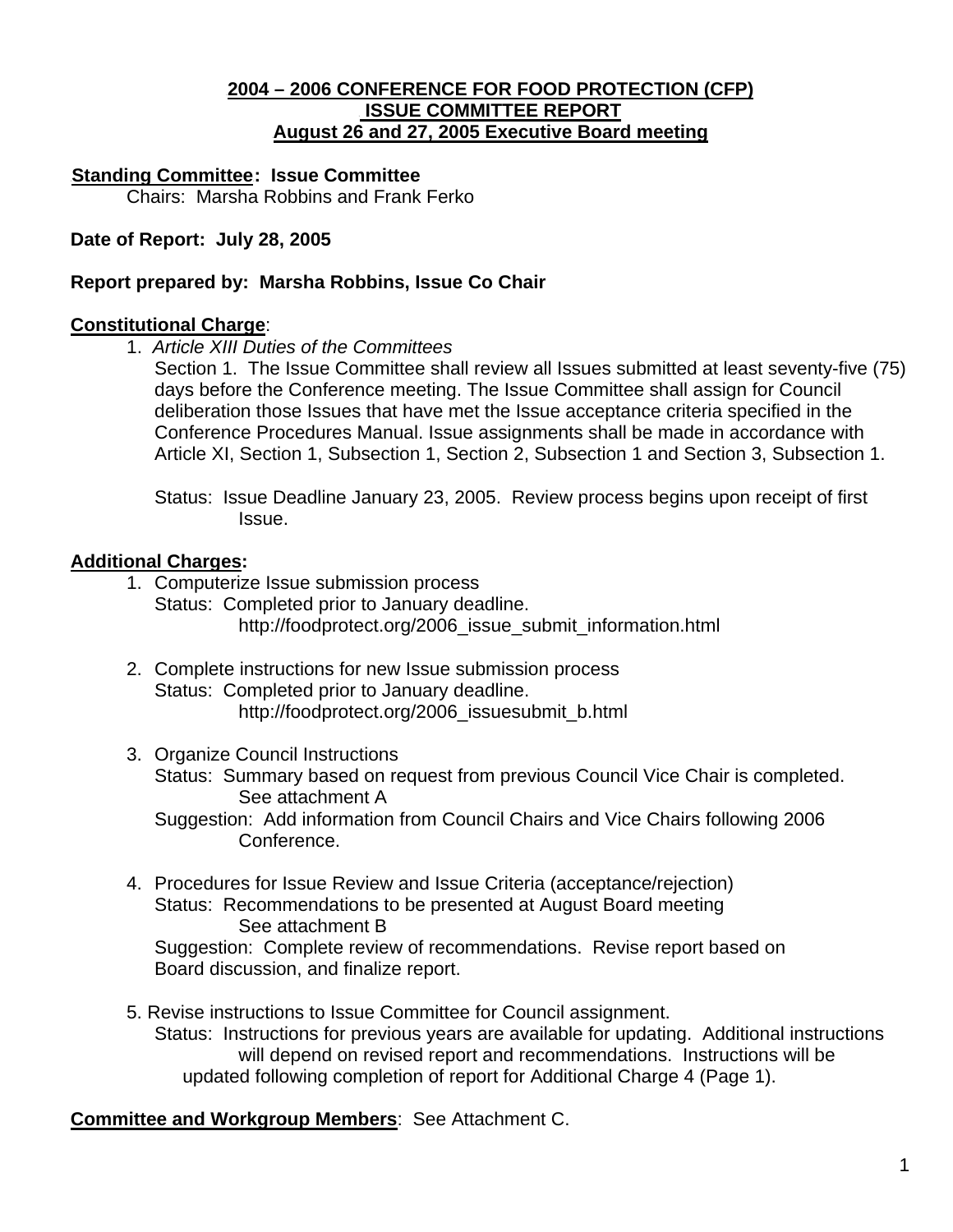**Progress Report**: Since June 2004, the Issue committee has been extremely busy. The Committee is larger than ever and has been working in 5 work groups. Through conference calls and e-mails, 4 of the workgroups have completed their tasks.

- 1. Issue Form and Instructions to Submitter Completed and on the Web
- 2. Issue Process Completed and on the Web
- 3. Website organization, communication, and design Completed
- 4. Council Instructions draft completed Additional information to be gathered at 2006 Conference. Attachment A.
- 5. Procedures for Issue Review, Issue Criteria (acceptance/rejection), and Instructions to Issue Committee. – Rough draft of report for Issue Criteria is attached (Attachment B)

Timelines: See Attachment D

### **Requested Board Discussion:**

Review of acceptance/rejection procedures. See Additional Charge 4 and Attachment B.

Can these procedures be implemented in 2006? Do they need an Issue and Delegate approval or are they additional procedures that can be approved by the Board?

Due to time constraints, should the initial review be completed by Issue Chairs only, a subgroup of Issue committee, or all committee members?

Long term suggestions

- 1. Have two deadlines
- a. soft deadline final date for submission (85 days prior to Conference)
- b. hard deadline final date for modifications (75 days prior to Conference)
- 2. If the Committee is going to review the Issues for modifications then create 2 workgroups:
- a. one to review Issues
- b. one to assign Issues.

2006: I am concerned that the committee is too large for efficiency. The size of the committee is due to the charges we had for 2006. Issue review will also be difficult due to time constraints. Council Assignments have always been based on 100% committee participation and we may have to accept whatever responses we receive.

2006 Suggestion: Create a subgroup for Issue Assignment and the finalize assignment through the Council Chair Call and follow up e-mails. This may also be a long term suggestion.

### **Recommendations for Future Charges:**

Finalize Procedures for Issue Committee – returning to basic Issue assignment.

Finalize Council Instructions for Issues.

Provide a 2 year timeline for Conference dates and deadlines as soon after the Conference as possible.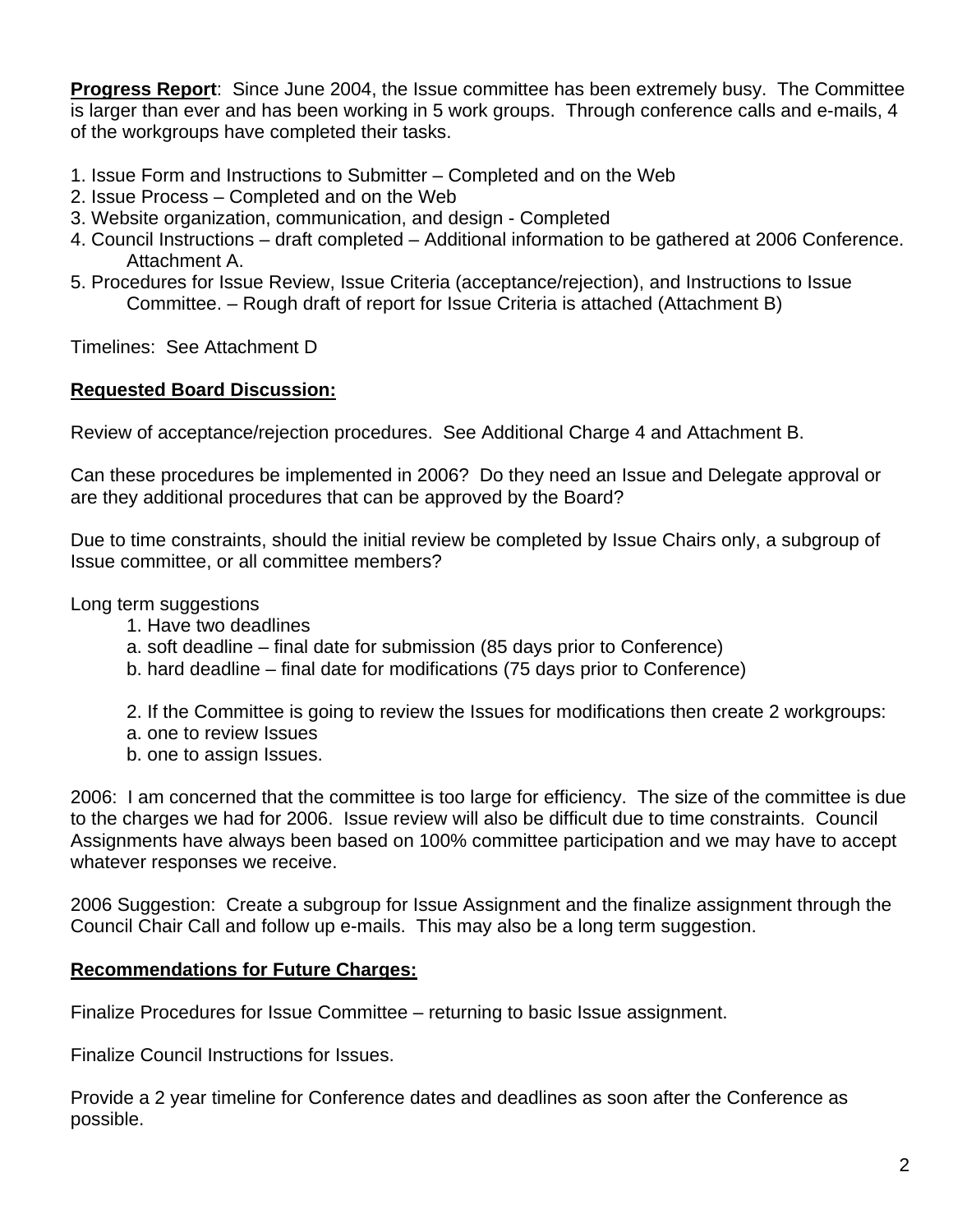**Thank you.** Just a few words to cover so many hours of work: Thank you to all the committee members for their support and diligence. The workgroup Chairs (Dee Williams, Brian Nummer, John Krakowski, Ellen Laymon, and Glenda Lewis) have worked especially hard to get this much work done.

In the past I have sent thank you letters and/or certificates to committee members to thank them. I plan on continuing this practice following completion of our charges in February.

Marsha Robbins and Frank Ferko, Issue Committee Co Chairs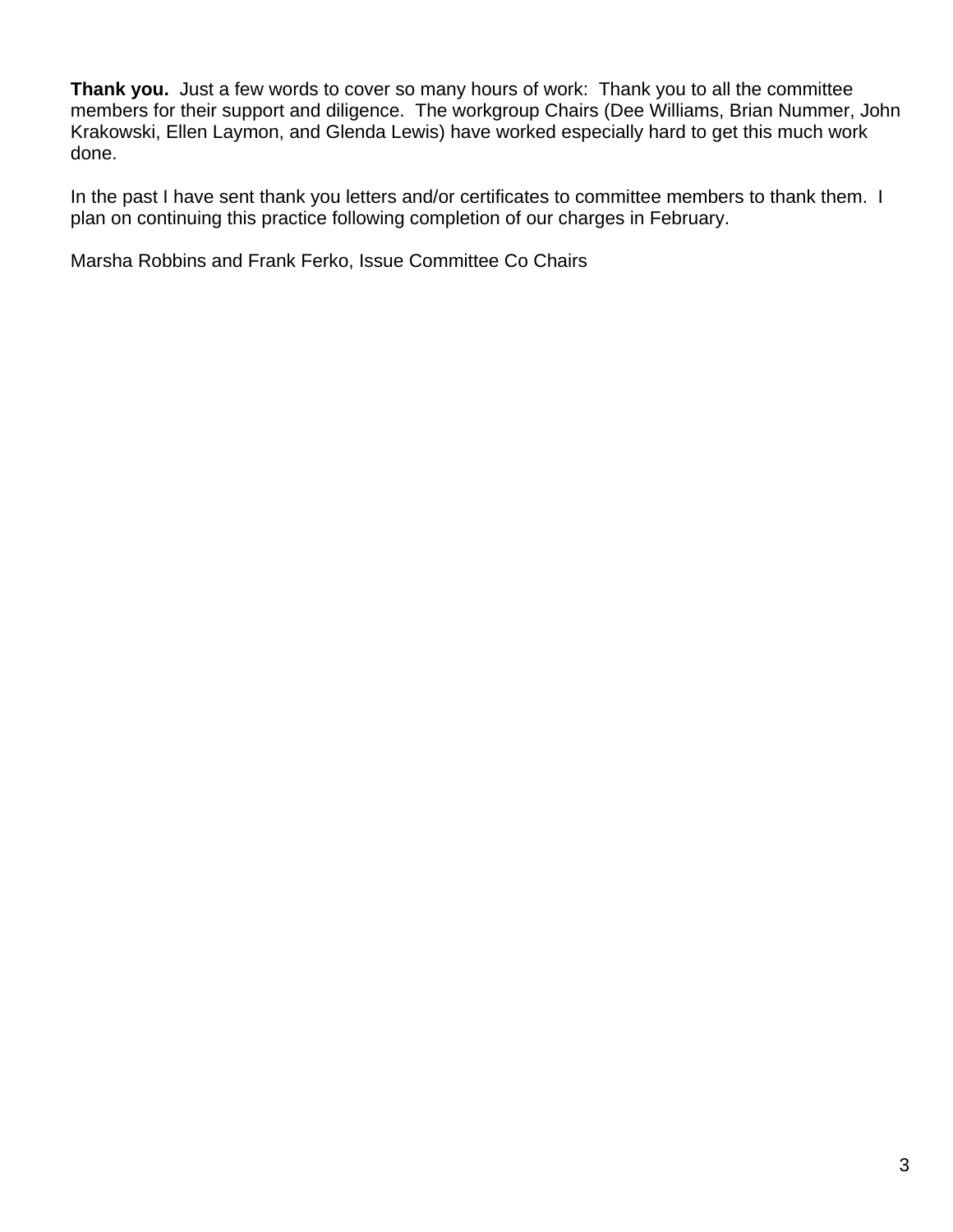# ATTACHMENT A: COUNCIL INSTRUCTIONS



# *Conference for Food Protection How Issues Are Considered and Addressed During a Council Meeting*

# **Updated 06/17/05**

**Purpose:** This guidance is designed to help both Council Members and Issue submitters understand the Issue process during a Council meeting.

**Rationale:** Consistent Issue amendment and/or revision processes will:

- help Council Members understand and recognize their responsibilities and duties;
- help Issue submitters understand their role during a Council meeting;
- define what actions may be taken with an Issue during a Council meeting;
- provide an effective, efficient and fair process with reasonable time for Council deliberation and action.

# **Process:**

**An issue amendment or revision** for consideration by a Council during the biennial Conference meeting will adhere to the following:

- 1. A Council Member who is the original Issue submitter may bring the amendment/revision to the table as recognized by the Council Chair.
- 2. If the Issue submitter is not a Council Member, then a council member must bring the amendment/revision to the table as recognized by the Council Chair. Issue submitter may address the amendment/revision as recognized by the Council Chair.
- 3. Revisions must be:
	- a. provided to the scribe in an acceptable electronic format\* with handouts for all Council Members.
	- b. submitted in an underline/strikeover format to allow Council Members to locate changes.
	- c. dated and timed to reduce confusion with previous submissions.
- 4. Content language and formatting of final Issue recommendation will be in the proper format (written examples attached).

\* Acceptable electronic formats (e.g., floppy, CD, USB memory modules, wireless email) will be determined in advance of each Conference based on available computer capabilities. All Conference attendees will receive advance notification on acceptable electronic formats.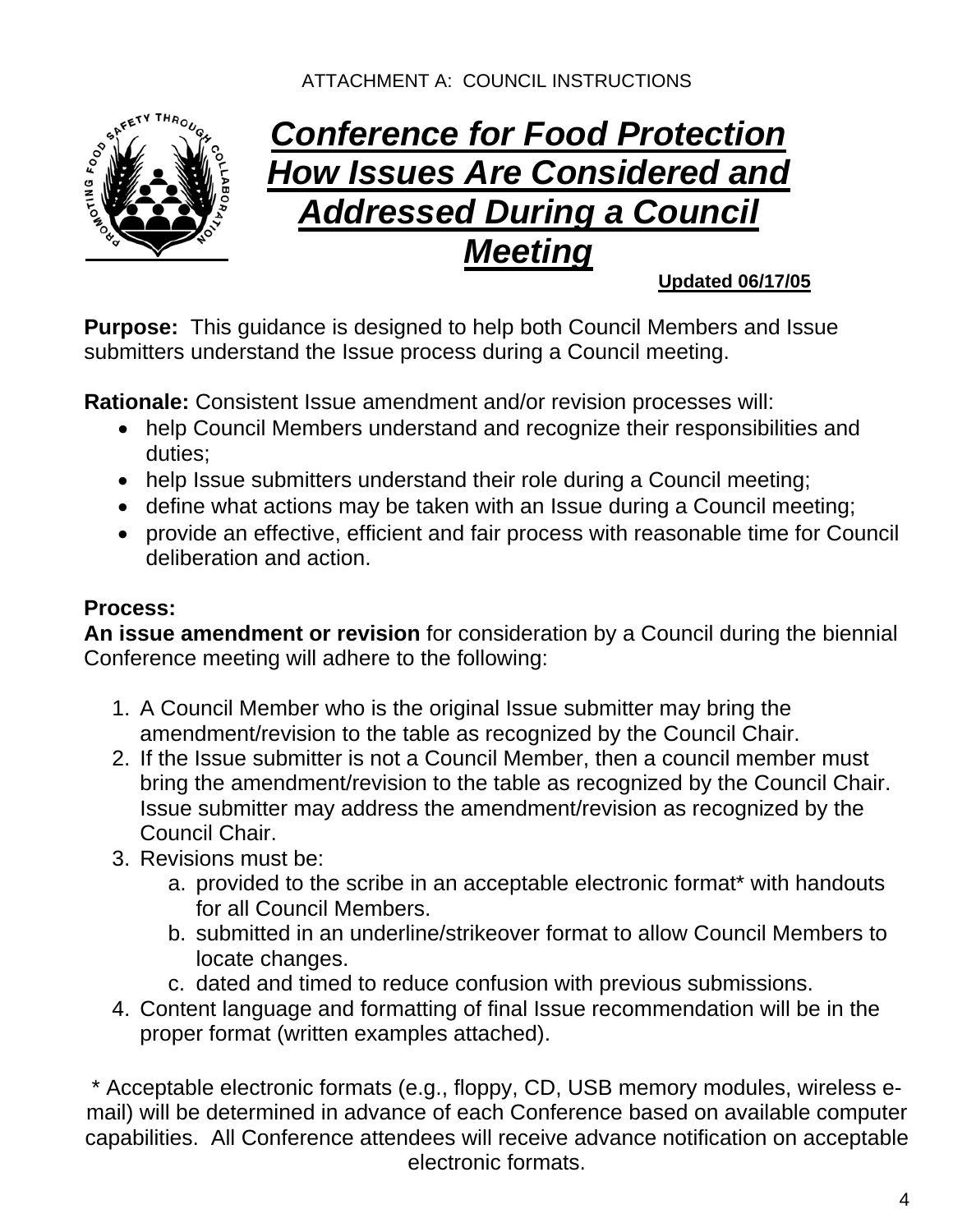### **ISSUE REVIEW PROCESS FOR ISSUES SUBMITTED BY THE SUBMISSION DEADLINE**

**CONSTITUTIONAL REQUEST:** The Issue Committee will be submitting an Issue to request a Constitutional change to begin with the 2008 Conference. The Issue will be based on 2 deadlines:

- a. Issue Submission 75 days
- b. Modification 70 days

The Issue Committee suggests that the Issue submission deadline continue to be 75 days prior to the Conference with additional wording that allows for structured revisions by the submitter after that submission deadline. Prior interpretations of the Constitution and Bylaws have indicated that all changes must be finalized by the submission (75 days prior to Conference) deadline.

A firm revision deadline and a limit on the type of modifications allowed are needed to avoid changes being submitted by the submitter through the Conference date. The revisions after the submission deadline will be limited to those requested by the Issue Committee.

A revision deadline of 70 days prior to the Conference can be used to minimize the amount of time allowed. The only problem with this deadline is that the review workgroup only has a few days to complete the task; they will have to be prepared and finish the task quickly. If desired, this date can be added to the policies and procedures, making it easier to change if needed in the future. The other Issue Committee deadlines can then be shifted closer to the Conference dates. This may decrease the amount of time allowed between the Issue assignment report to the Executive Director and the Directors deadline to send the Issues to the members

This decrease in time should not create a problem in creating mailing packets for the members. There have been many changes in the past few Conferences that minimize the amount of time that the Executive Director spends with Issues. Computerization and changes in reporting mean that the Executive Director no longer downloads or receives Issues or Attachments. The new WEB based process also eliminates or minimizes two problems that occurred in 2004

- 1. Due to limitations of a dial up connection, the Issue Chair had to download a series of Issues and attachments and send them to the Executive Director.
- 2. Risk of lost Issues

The Issue Chair types in the Council and sequence numbers (for example, I-2) following the assignment process and creates the list of Issues to be included with the Issues. In the past, this was manually compiled by the Issue Chair prior to submission to the Executive Director.

With the computerization of the process and final Issue formatting, the Issues will be submitted to the Executive Director in final format. A scribe version of the Issues is also created, eliminating the need for manual creation of this format of the Issues. A Table of Contents for viewing, printing (single Issues of print all by Council) and linking to assignments will be included.

The responsibility of the Executive Director then becomes receiving the final version of the assigned Issues (complete and scribe edited versions), creating a CD, and sending the Issues to the members and to Sterling to post on the Web.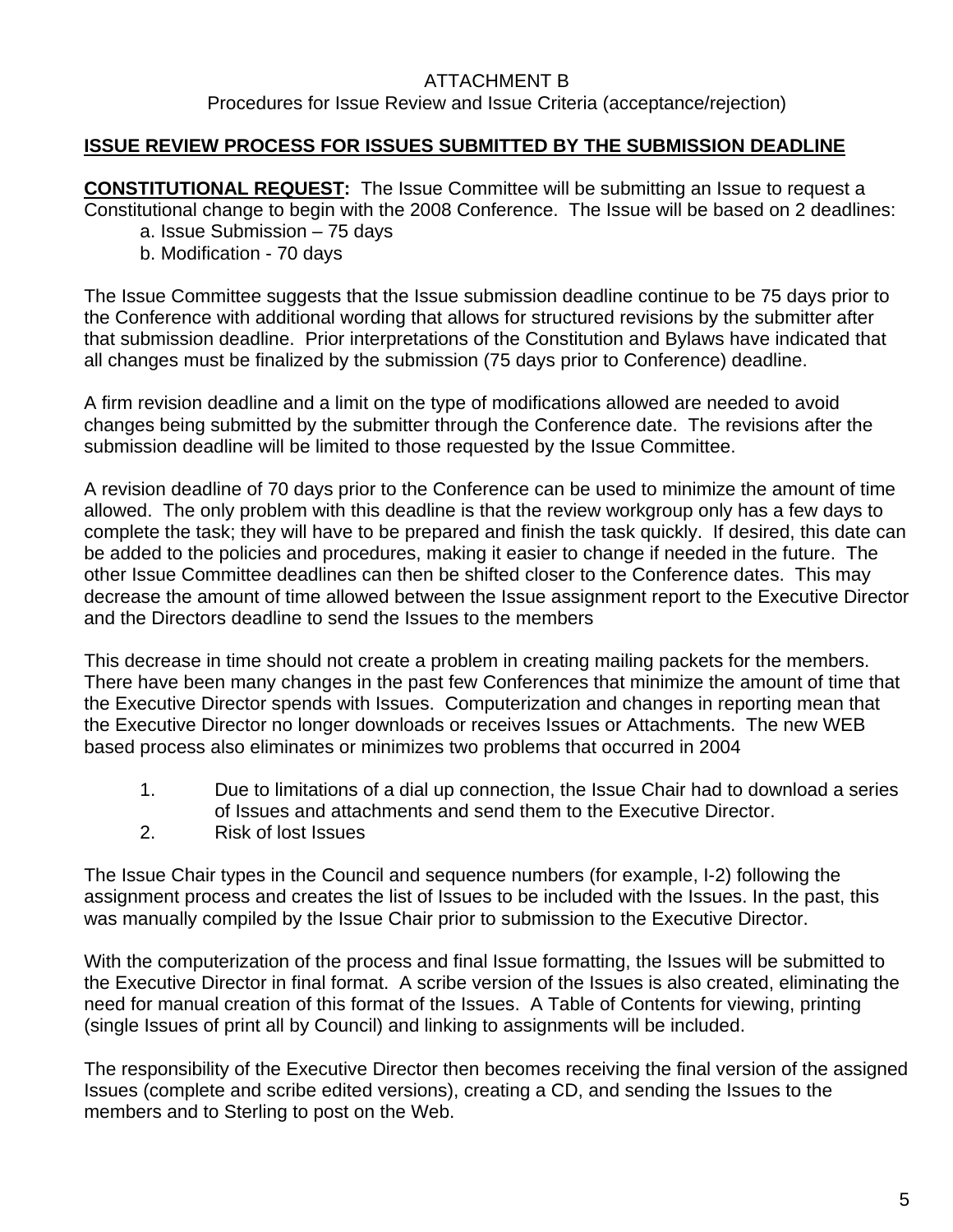### **SUBMISSION:**

Due to the need for Constitutional change, the process described below can not be used until 2008 (if approved by delegates). The only difference for the recommended 2006 process is that all modifications will have to be made by the submission deadline (75 days). This is the process used in the past.

> Deadline for Submission – 01 23 06 Submitter automatically received notification that Issue submitted by deadline. A tracking number is assigned to the submitted Issue.

### **REVIEW:**

Level 1 Review: Basic criteria review: retail-oriented, all sections completed, not commercial, submitted by deadline.

Level 1 Review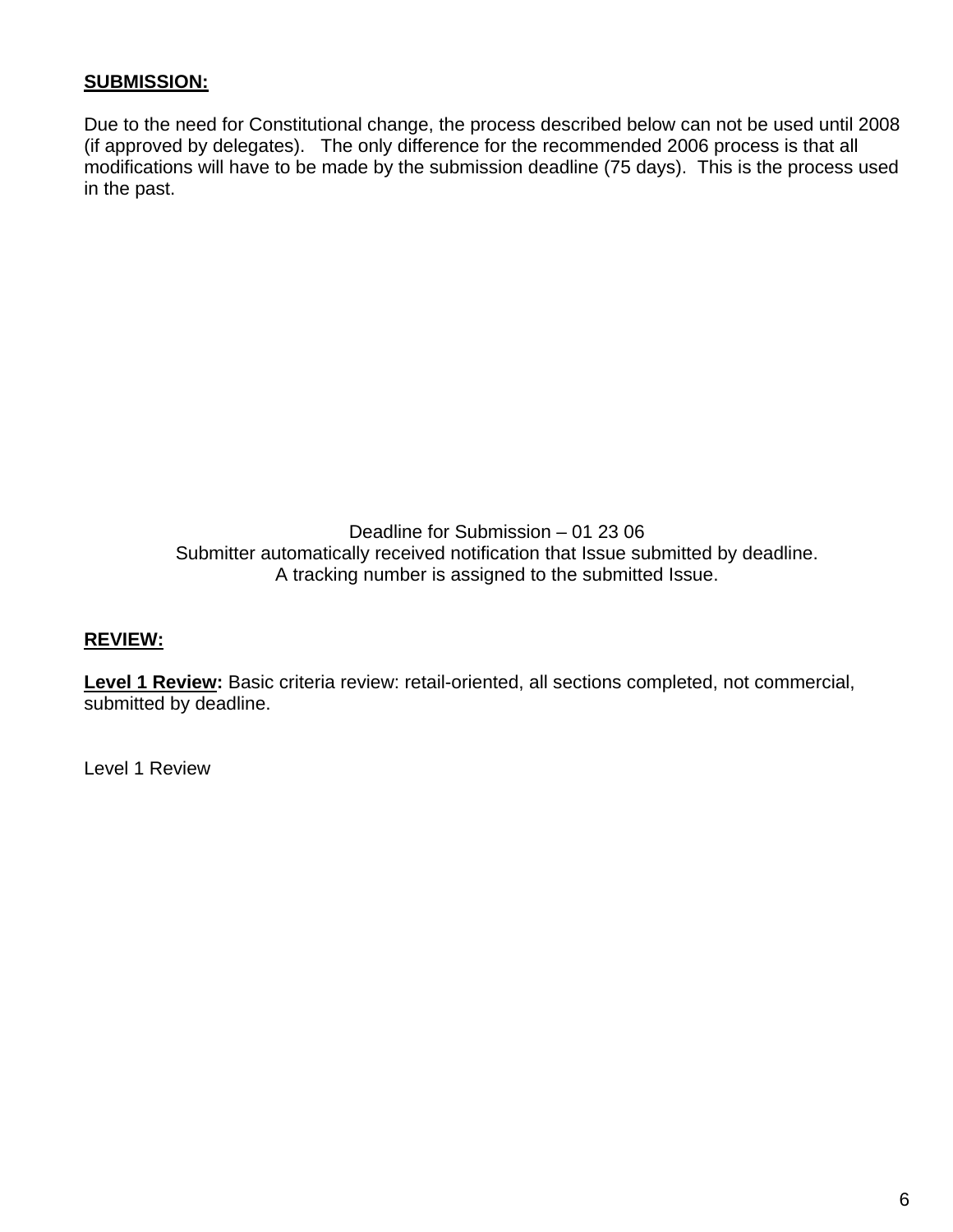**Level 2 Review**:Spelling, grammar, and clarity**.**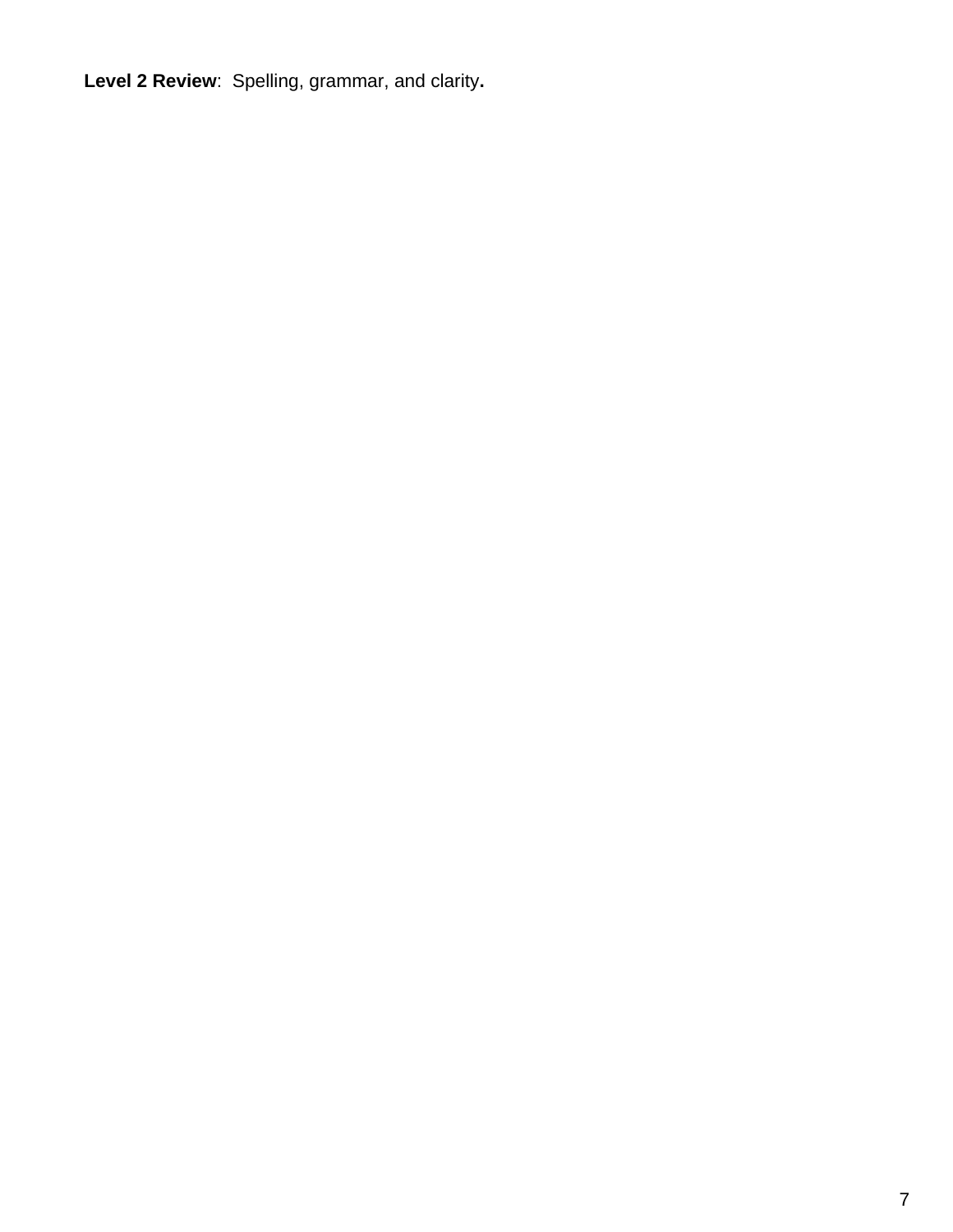# **Assignment process:**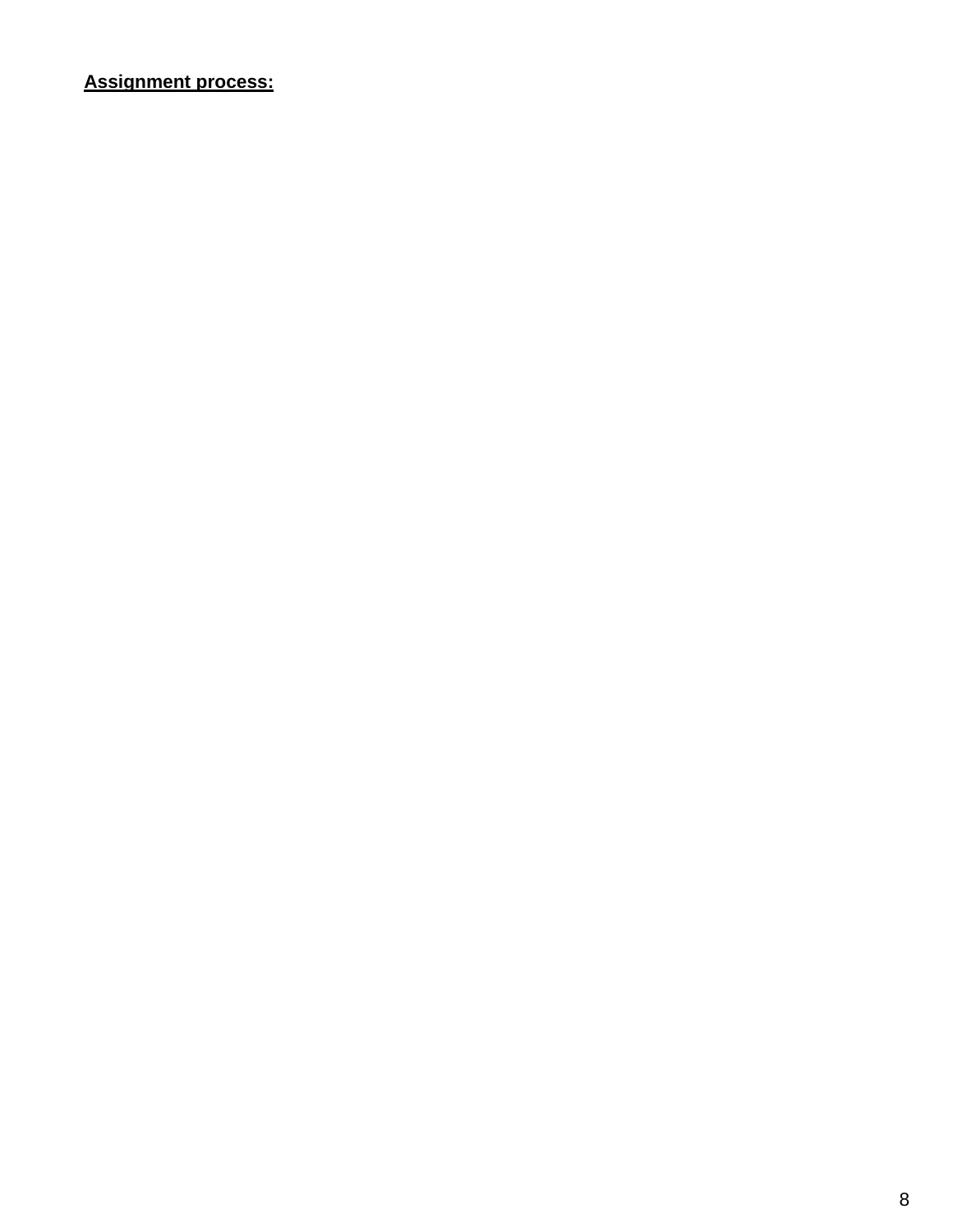#### ATTACHMENT C: **CFP ISSUE COMMITTEE 2004 - 2006 CONFERENCE FOR FOOD PROTECTION**

## **Co Chairs**

Frank Ferko Rare Hospitality International, Inc. 8215 Roswell Road, Bldg. 600 Atlanta, GA 30350 770 206 5019 FAX 770 551 5409 frank.ferko@loho.com

Marsha Robbins HACCPplus.com 1245 W. Ruth Ave. Phoenix, AZ 85021 4446 602 395 9164 FAX 623 388 9007 Marsha@HACCPplus.com

### **Federal (1)**

Glenda R. Lewis Supervisory Consumer Safety Officer Team Leader, Retail Food Protection Team FDA - Center for Food Safety and Applied **Nutrition** 5100 Paint Branch Parkway (HFS-627) Room 2C-006 College Park, MD 20740 301 436 2150 FAX 301 436 2672 glewis@cfsan.fda.gov

### **State (2)**

Wayne Derstine, DVM FL Dept. of Ag and Consumer Services 3125 Conner Blvd., Room 289 Tallahassee, FL 32399 1650 850 488 3951 FAX 850 488 7806 derstiw@doacs.state.fl.us

Dean Finkenbinder WY Dept of Agriculture 1250 McDougall Drive Lander, WY 82520 307 332 3846 FAX 307 dfinkenbinder@wyoming.com

### **Local (2)**

Glenda Christy Allegheny County Health Department F.B. Clack Health Center 3901 Penn Avenue, Bldg # 1 Pittsburgh, PA 15224-1344 412 578 7932 FAX 412 578 8190 gchristy@achd.net

Darwin Pattengale City of Albuquerque Director, Consumer Health Protection Division Environmental Health One Civic Plaza Albuquerque, NM 87103 505 768 2600 FAX 505 768 2698 dpattengale@cabq.gov

### **Industry (3)**

Charles McGuffey Certified Food Safety Professional Corporate QA Manager, Field and Testing 7 Eleven, Inc. Tech Center 2711 N. Haskell Avenue Dallas, TX 75204 214 841 6844 FAX 214 841 6679  $cmc$ uf01 $@7$  11.com

Mary Sandford Burger King Product Safety and Regulatory 5505 Blue Lagoon Drive Miami, FL 33126 305 378 7917 FAX 305 378 3402 msandford@whopper.com

Dee Williams Jack in the Box 9330 Balboa Ave San Diego CA 92123-1516 858 571-2550 FAX 858 694 1525 Dee.Williams@iackinthebox.com

**Consumer (1)**  Alison Rein National Consumers League 1701 K St. NW #1200 Washington, DC 20006 202 835 3323 ext 112 FAX 202 835 0747 alisonr@nclnet.org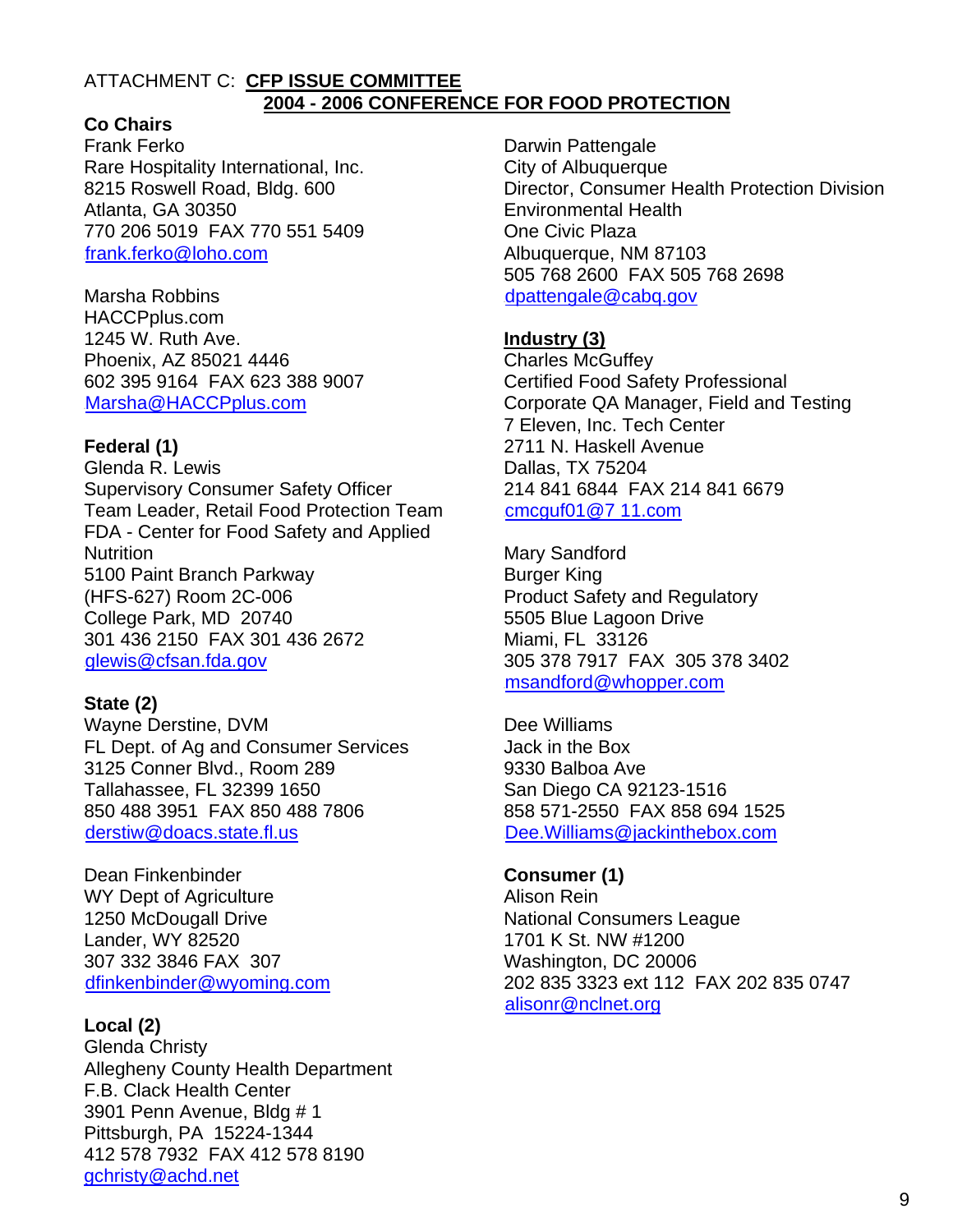### **Academic (1)**

Brian Nummer, Ph.D. New Contact Information Extension Food Safety Specialist Nutrition and Food Science Dept Utah State University Logan, UT 84322-8700 435 797 2116 FAX 435 797 2379 briann@ext.usu.edu

#### **Council Chairs (3) Vice Chairs alternates (3) Chair Council I**

Frank Yiannas Walt Disney World Company P.O. Box 10000 Lake Buena Vista, FL 32830 407 397 6060 FAX 407 397 6630 frank.yiannas@disney.com

### **Chair Council II**

Vicki Everly County of Santa Clara Department of Environmental Health 1555 Berger Drive, Suite 300 San Jose, CA 95112 2716 408 918 3490 FAX 408 258 5891 Vicki.Everly@deh.co.scl.ca.us

### **Chair Council III**

Larry Kohl Giant Food Stores 1149 Harrisburg Pike Carlisle, PA 17013 717 240 7577 FAX 717 960 1908 lkohl@aholdusa.com

### **Special Advisors and Alternates**

Mary Fandrey MO Department of Health and Senior Services 930 Wildwood PO Box 570 Jefferson City, MO 65102-0570 573 751 6090 FAX 573 526 7377 fandrm@dhss.mo.gov

Linda Jones OK Department of Public Health 1000 NE 10th St. Oklahoma City, OK 73177-1299 405 271 5243 FAX 405 271 3458 <sup>H</sup>lhjones@health.state.ok.us

John Krakowski Dir. Policy and Public Info City Harvest 575 Eighth Ave 4th Floor NY NY 10018 917 351 8735 FAX 917 351 8720 jkrakowski@cityharvest.org

Petrona Lee Retired

Vice Chair Council I Lee M. Cornman New Contact Information Assistant Director for the Division of Food Safety Florida Department of Agriculture and Consumer **Services** 850.488.0295 general number  $commal@doacs. state. flux.$ 

Vice Chair Council II John Gurrisi Darden Restaurants, Inc. 5900 Lake Ellenor Drive Orlando, FL 32809 407 245 6842 FAX 407 245 5173 igurrisi@darden.com

Vice Chair Council III David Ludwig Maricopa Co. Environmental Services 1001 N. Central Avenue, Suite 300 Phoenix, AZ 85004 602 506 6571 FAX 602 506 6862 dludwig@mail.maricopa.gov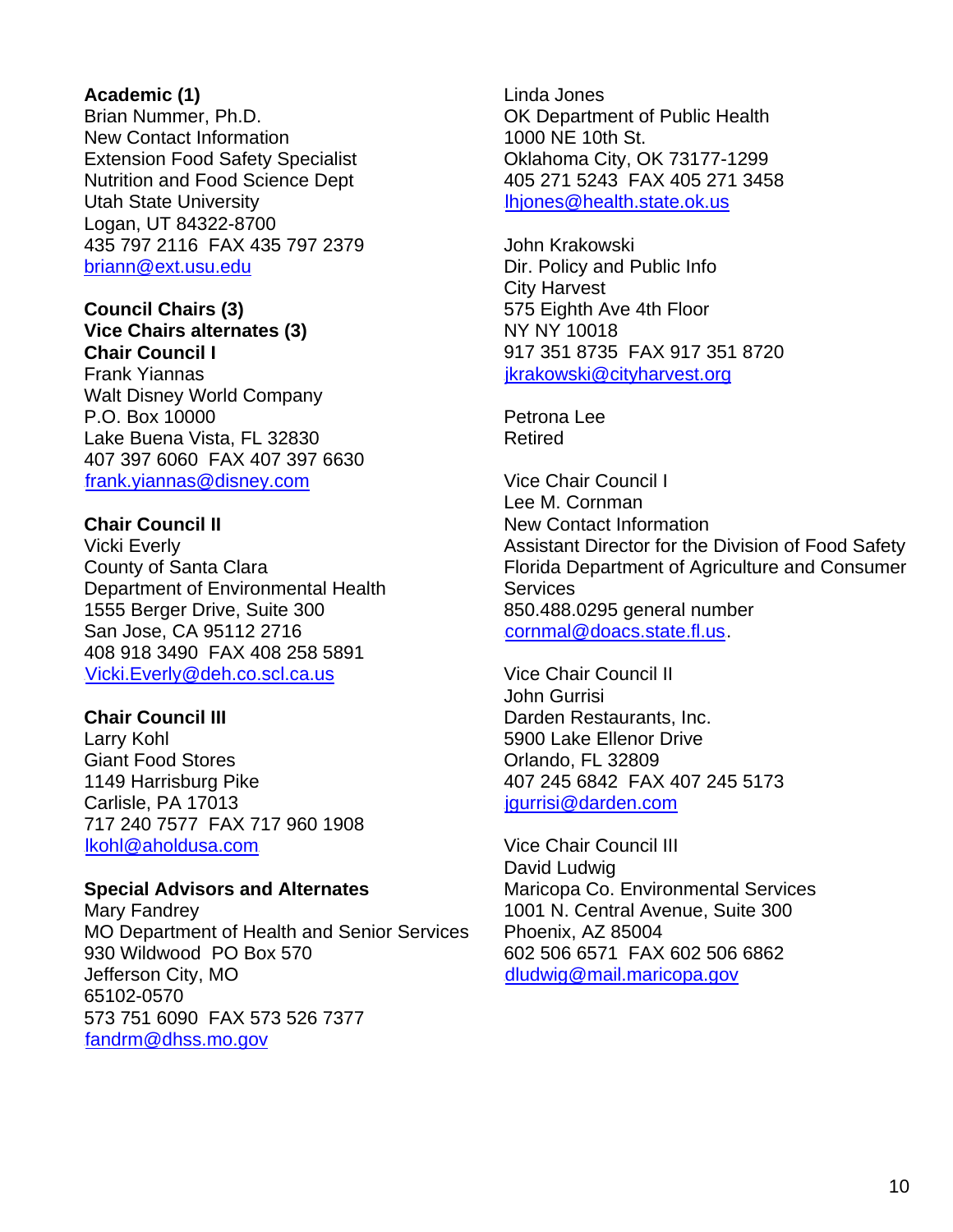### **WORKGROUP MEMBERSHIP**

1. Issue Form and Instructions to Submitter

Dee Williams Co Chair, Brian Nummer Co Chair, Larry Kohl , Frank Yiannas, Mary Sandford, Dean Finkenbinder, Darwin Pattengale, Mary Fandrey, Ellen Laymon, Lee Cornman, Frank Ferko, Marsha Robbins

2. Issue Process – from Issue form to Proceedings posting

Marsha Robbins, Frank Ferko

3. Website organization, communication, and design

Richard Linton, Kevin Hamstra, David Ludwig, Janice Buchanon, Marsha Robbins, Frank Ferko

4. Council Instructions

John Krakowski Co Chair, Ellen Laymon Co Chair, Wayne Derstine, Frank Yiannas, Larry Kohl, Glenda Christy, Vicki Everly, John Gurrisi, Frank Ferko

5. Procedures for Issue Review, Issue Criteria, and Instructions to Issue Committee

Glenda Lewis Co Chair, Linda Jones, Mary Fandrey, Alison Rein, Petrona Lee, Charles McGuffey, Marsha Robbins